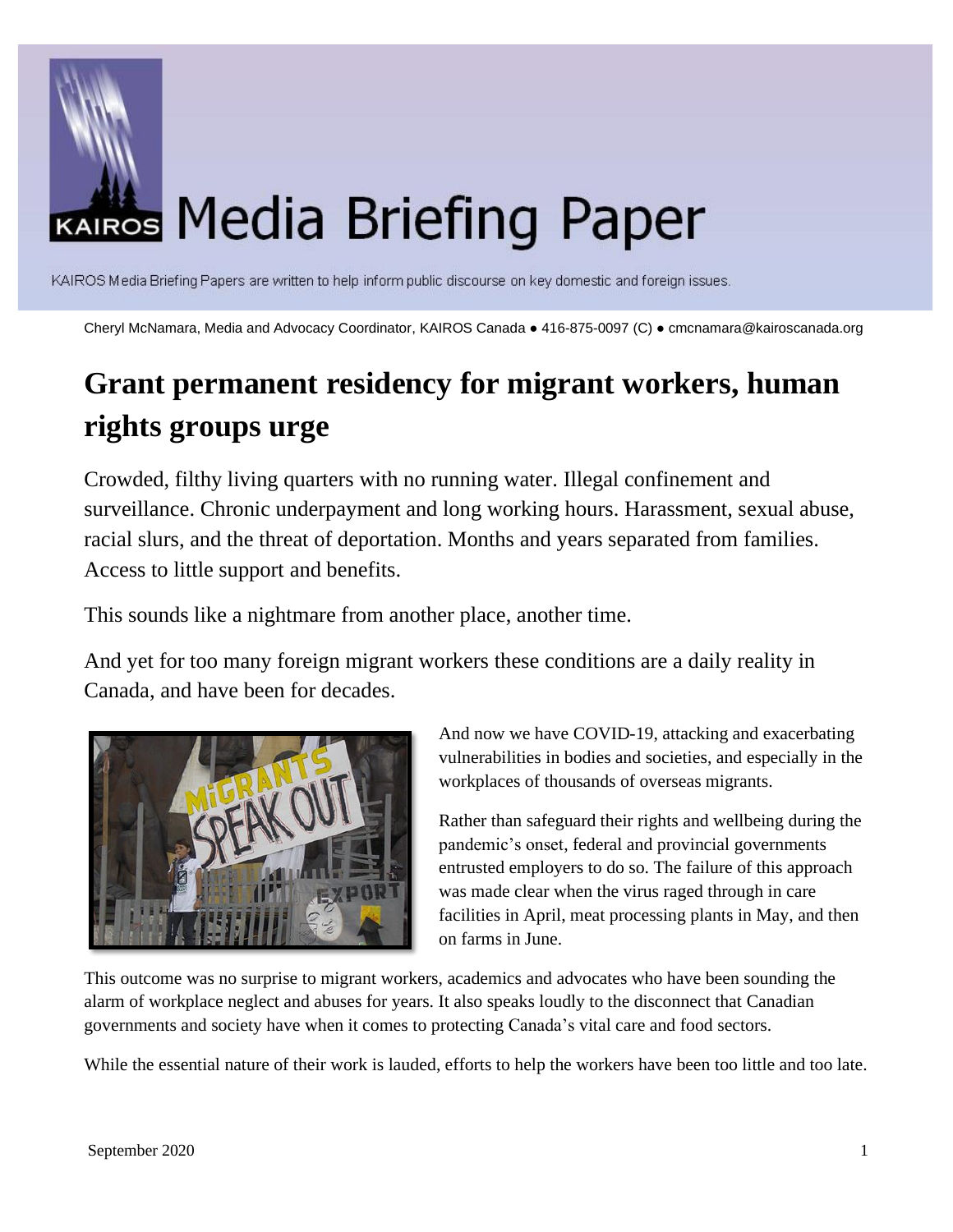[Migrant justice advocates are urging](https://migrantrights.ca/statusforall/) the federal government to grant all migrant and undocumented workers permanent residency as an effective and efficient solution to safeguard the wellbeing of workers and communities.



Permanent residency would empower workers to leave abusive employers and access health and other benefits such as Employment Insurance. Migrant workers contribute to EI, however many are unable to access it if they work less than 12 months in a calendar year.

Despite [recent musings by the Prime Minister](https://rabble.ca/news/2020/06/prime-minister-opens-door-citizenship-migrant-workers) that a pathway to citizenship could be considered for migrant workers, the federal government has kept permanent residency off the table for most migrant workers, opting for financial and oversight measures that have proven ineffective in safeguarding workers from COVID-19 and workplace abuses.

In a [recent op-ed in the Winnipeg Free Press,](https://www.winnipegfreepress.com/opinion/analysis/give-migrant-workers-permanent-status-571964992.html?fbclid=IwAR2tOTp_6XK79kcW6Wnj5VSaX9xlCYMfL_TRT17KEs1I8bJM9X8gQsfbNY8#cxrecs_s) migrant justice activists Karen Hamilton and Diwa Marcelino observe: "In the context of a global conversation about systemic racism, we must understand that an immigration

system that is based on maintaining the temporary status of racialized migrant workers is a systemically racist system."

Indeed, there was a time when Canada granted European migrant workers permanent residency upon arrival to Canada. This ended when workers began arriving from the Global South.

# **A short history of migrant workers in Canada**

Since Confederation, Canada has brought in migrant workers, initially women caregivers, to fill positions that too few citizens wanted.

To fill the demand for live-in domestic servants, Canada recruited single women from Great Britain, granting them permanent residency upon arrival. It served a secondary purpose of nation-building, anticipating that these women would eventually marry and have families of their own.

European caregivers who could not afford the travel costs to Canada were indebted to the recruiters or employers to pay off their loans while working in Canada, which typically lasted up to a year.

After World War II, the need for foreign migrant labour in care and other sectors increased. Workers from racialized countries were initially recruited as a last resort, as reserve labour and worked for lower wages than their white counterparts, according to Audrey Macklin in her [1992 article in the McGill Law Journal](https://ssrn.com/abstract=1629954)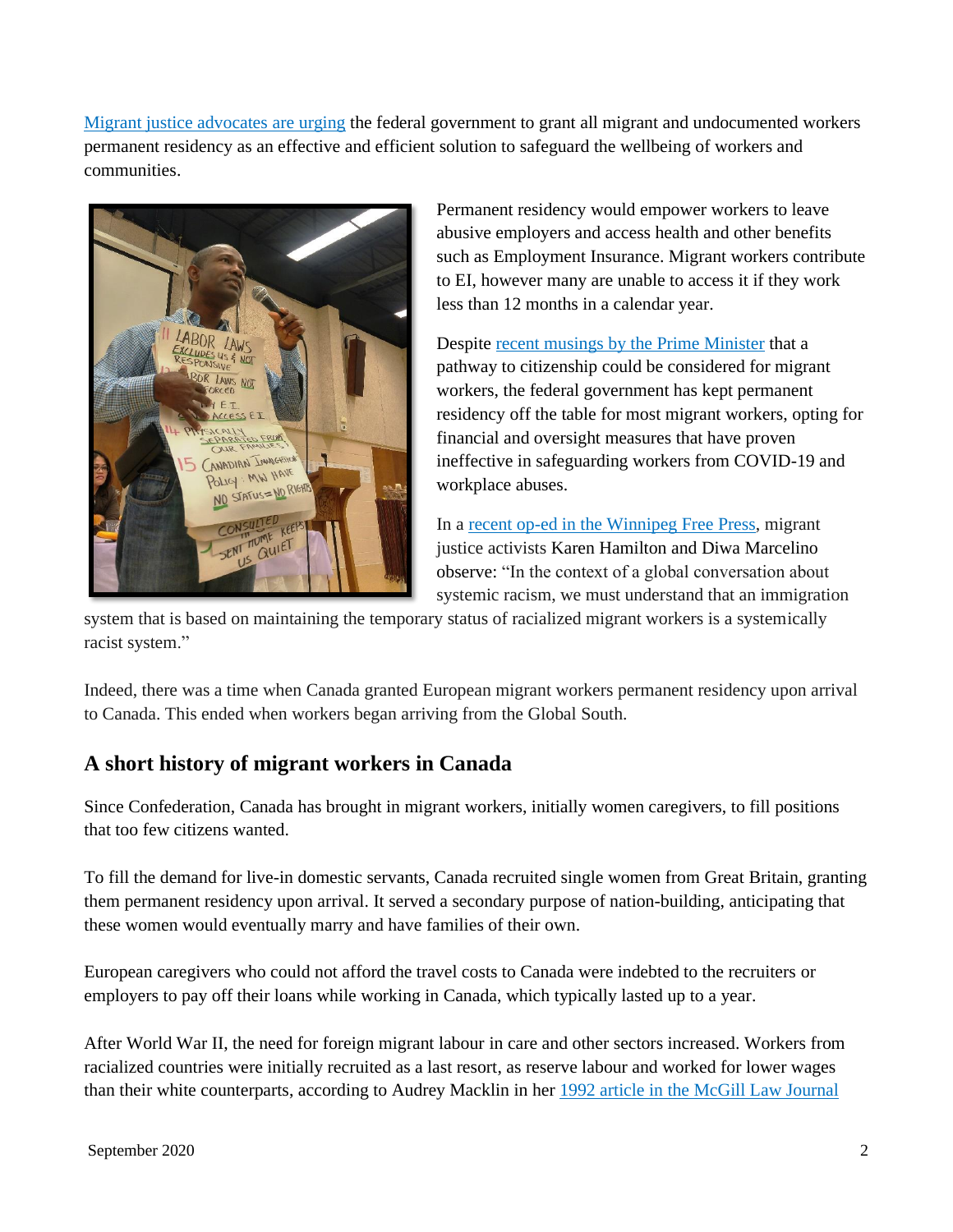that covers the history of foreign domestic workers in Canada. However, Canada struggled to fill the positions with Europeans, and caregivers from the Caribbean protested these exclusionary policies.

Responding to protests from these workers, British Caribbean governments pressured Canada to hire them. The result was Canada's Caribbean Domestics Scheme in 1955, which granted a limited number of caregivers a pathway to permanent residency after one year of working in Canada. They were paid less than white caregivers and subjected to pregnancy tests. Pregnant Black women were immediately deported.

In 1960 Canada began to address its racist immigration policies. It implemented [regularization programs,](https://www.kairoscanada.org/wp-content/uploads/2020/08/The-Regularization-of-NonStatus-Immigrants-in-Canada-1960-2004.pdf) including the Chinese Adjustment Statements Program, and provided permanent residence status to illegal and undocumented migrants. These programs ended in 1986. While there were some flaws with these programs and not all illegal/undocumented migrants were able to become permanent residents, efforts were made to provide everyone with status. Canada could glean some lessons from these experiences.

In 1966, Prime Minister Pearson's [White Paper on Immigration](https://pier21.ca/research/immigration-history/white-paper-on-immigration-1966) attempted to ascertain who should be permanently admissible to Canada and who should not, noting "that the answers must involve no discrimination by reason of race, colour or religion." Citing the trend towards "white-collar" work and a decline in manual labour, the paper called for the recruitment of high-skilled immigrants over those deemed low-skilled. Despite this observation, that year the government founded the Seasonal Agricultural Worker Program (SAWP) to bring in workers from Mexico and Caribbean countries to work in agriculture and food processing.

Hope for an end to racial discrimination in migrant workers programs ended in 1973 when the government replaced permanent residency with the Temporary Foreign Workers Program (TFWP), a series of programs that folded in existing ones, including the SAWP and Foreign Domestic Movement for Caregivers. Workers from Mexico, the Caribbean and Asia under the SAWP were ineligible to apply for permanent residency status.

These workers, indispensable to essential sectors, became disposable, despite the ongoing and growing demand for their services.

Under the TFWP, most workers were tied to one employer, and risked deportation if they complained of abusive workplace conditions or became injured or ill during the season. [According to data](https://www.thestar.com/business/2020/06/27/the-ontario-government-says-migrant-workers-have-equal-rights-and-access-to-benefits-but-do-they.html) obtained by the Toronto Star from the Mexican Ministry of Labour, more than 5,500 workers have been deported midway through their contracts over the past decade alone.

While the recently introduced [Open Work Permit for Workers at](https://www.canada.ca/en/immigration-refugees-citizenship/corporate/publications-manuals/operational-bulletins-manuals/temporary-residents/foreign-workers/vulnerable-workers.html) Risk provides workers with the opportunity to leave abusive situations, the onus is on the workers to provide proof of abuse. Because there is no guarantee that the permit will be granted and fearing deportation and the loss of the vital income that sustains their families, many workers remain silent.

This was evident in the [small number of compensation claims](https://www.thestar.com/business/2020/06/27/the-ontario-government-says-migrant-workers-have-equal-rights-and-access-to-benefits-but-do-they.html) to the Workplace Safety and Insurance Board from farm workers and domestic caregivers during the pandemic, despite the spike in COVID-19 cases.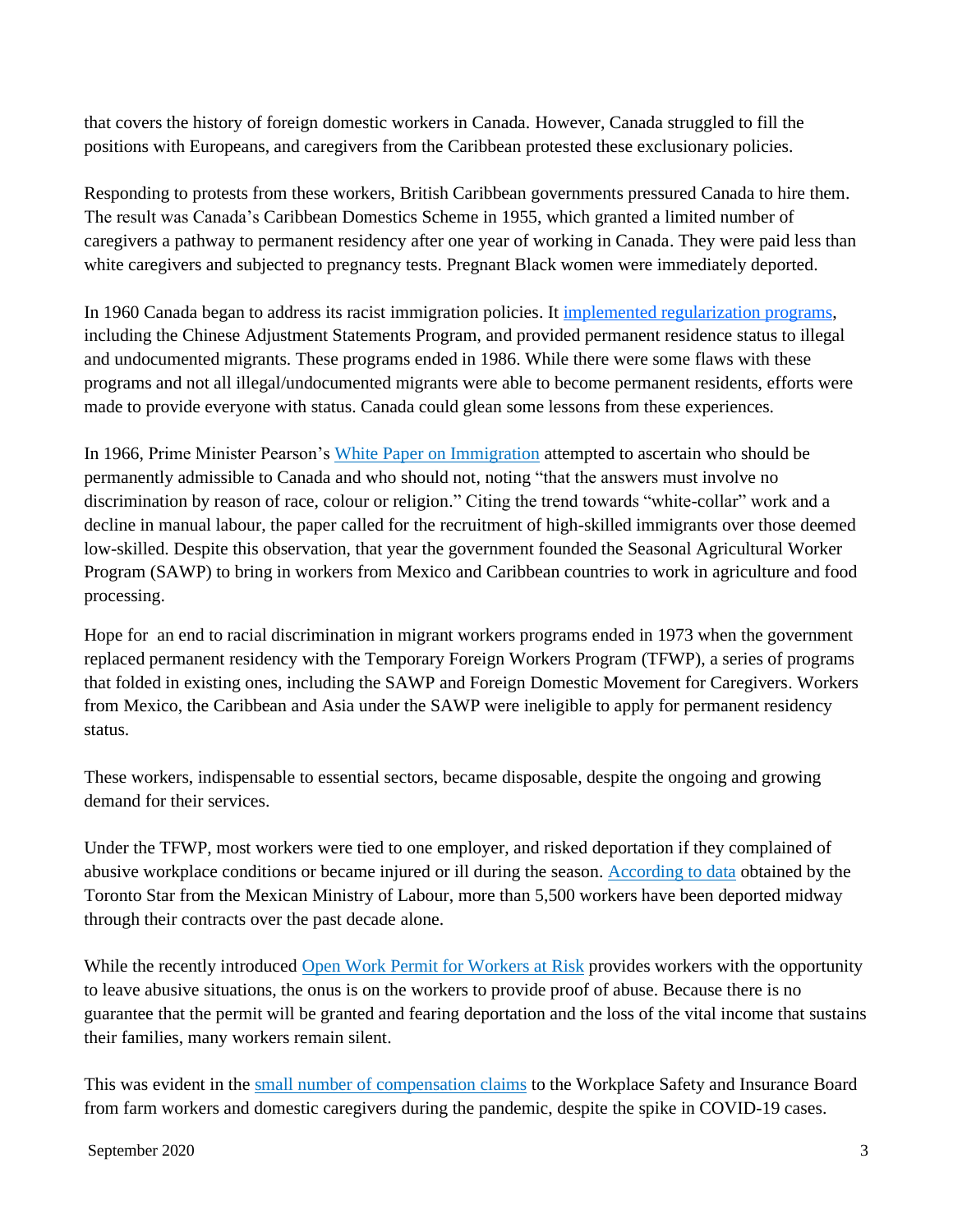"The federal government knows that as long as workers can be deported at a moment's notice, any other rights or protections they may have on paper will remain inaccessible," said Karen Cocq, a co-ordinator with the Migrant Workers Alliance for Change in an [interview with the Toronto Star](https://www.thestar.com/business/2020/07/30/this-migrant-worker-spoke-out-about-a-massive-covid-19-outbreak-that-killed-his-bunkmate-then-he-was-fired-a-legal-complaint-says.html) in July.

Over the years, caregivers faired a bit better than seasonal workers, but not by much.

Caregivers finally received a pathway to permanent residency through the Live-In Caregiver Program in 1992 after years of advocacy. However, this program was mired in a backlog that saw caregivers wait for years while separated from their families, often leading to mental stress and marital breakdowns. Not only were caregivers, who looked after children, the elderly and people with medical needs, tied to one employer, they had to live with them too, making them vulnerable to abuse. While the live-in requirement was officially removed in 2010, caregivers were still vulnerable to long work hours and unpaid overtime.



precautions, separating them from their families.

These pilot programs also allow family members to accompany them through work and study permits. [Since](https://www.vice.com/en_ca/article/889q93/migrant-domestic-caregivers-are-stuck-with-their-bosses-247-because-of-coronavirus)  [the pandemic,](https://www.vice.com/en_ca/article/889q93/migrant-domestic-caregivers-are-stuck-with-their-bosses-247-because-of-coronavirus) however, many caregivers are once again expected to live with their employers for safety

In 2019, the government replaced these problematic

caregiver programs with two five-year pilot programs that make it easier for migrant caregivers to become permanent residents after two years of work in Canada, live separately from their employer, and to change jobs quickly and easily.

This pathway is available only to caregivers. Migrant farm and processing plant workers are not allowed to apply, even if they have worked for most of the year in Canada and for decades.

*"It is a popular misconception that Canada does migrant workers a favour by allowing them to work hard, for little money, in hazardous and degrading conditions. The truth is that we are in their debt. We can no longer continue treating this work as essential and the people who do it as dispensable."*

Harald Bauder, Immigration Settlement and Studies Program, Ryerson University; Dr. Jenna Hennebry, International Migration Research Centre, Balsillie School of International Affairs, Wilfrid Laurier University; Audrey Macklin, Faculty of Law, University of Toronto; Dr. Myer Siemiatycki, past founding director, Immigration Settlement and Studies Program, Ryerson University. [The Hill Times op-ed.](https://www.hilltimes.com/2020/08/05/migrant-workers-have-paid-their-dues-and-should-be-given-a-path-to-permanent-residency/258657)

# **And then the pandemic hit**

*"These people are cruel and I'm tired of them. They have no heart for Black people, they use us like slaves. I tried getting away from this farm for a very long time and I cannot."*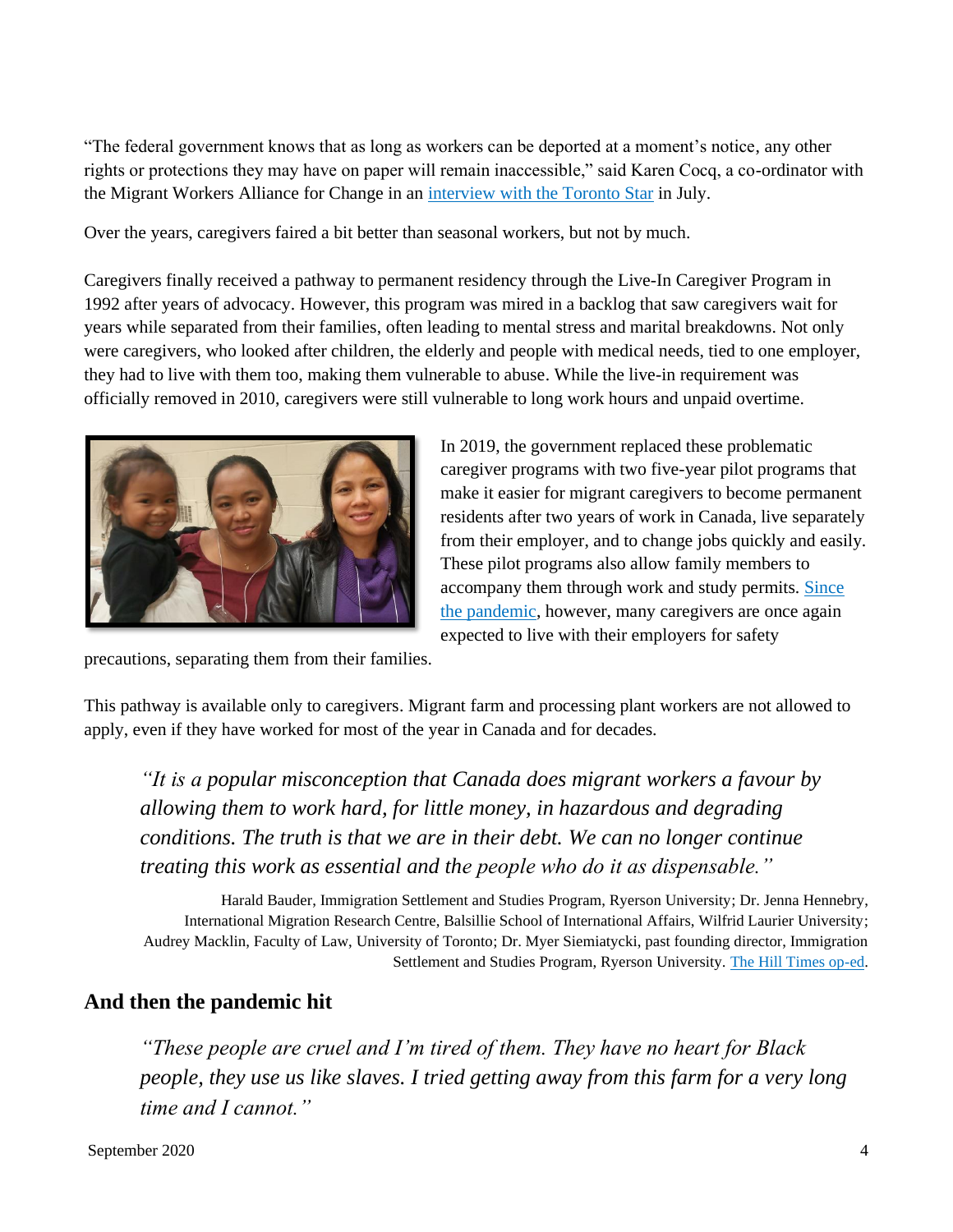Delroy, seasonal worker for 23 years, father of five and caring for his elderly mother back home. He asked the liaison office for a transfer to another farm and was refused. From [Unheeded Warnings:](https://migrantworkersalliance.org/wp-content/uploads/2020/06/Unheeded-Warnings-COVID19-and-Migrant-Workers.pdf) COVID-19 and Migrant Workers in Canada

First the pandemic struck Canada's long-term senior's homes, exploiting systemic vulnerabilities of which workers and advocates have long sounded the alarm. Low paid and "unregulated" caregivers were working long hours and visiting multiple homes to make a living, becoming unwitting vectors in the process.

When seasonal workers arrived in Canada in the spring, COVID struck overcrowded meat processing plants and farms. Public health officials have confirmed that workers did not bring COVID-19 to Canada.

When the federal government announced on April 13 a \$50-million program to help farm and food processing employers cover the cost of self-isolation requirements for overseas workers, governments and employers assured the public that measures would be taken to ensure compliance.

[According to Agriculture Minister Marie-Claude Bibeau,](https://www.thestar.com/business/2020/04/13/migrant-farm-workers-fear-exposure-to-covid-19.html) the funds were contingent on employers following public health guidelines, and that federal ministries of immigration and employment, in addition to local public health units, would make targeted inspections.

"We can trust that employers care for the health of their community, they care for their workers, they want to have healthy workers and they will put in place what is needed," she said.

One would think. And yet, by late June farms and processing plants joined long-term care facilities in becoming the country's biggest COVID-19 hotspots.

Despite [assurance by Scotlynn Growers](https://www.thestar.com/business/2020/06/27/the-ontario-government-says-migrant-workers-have-equal-rights-and-access-to-benefits-but-do-they.html) that every precaution was taken to prevent infection, by late spring, it was home to [one of Ontario's largest recorded COVID-19 outbreaks,](https://www.thestar.com/business/2020/06/24/a-third-migrant-worker-is-dead-and-the-farm-where-he-worked-had-a-long-history-of-complaints-an-inside-look-at-scotlynn-growers.html) including the death of Juan Lopez Chaparro, a husband and father of four who depended on his income.

The situation was so dire that on June 15 the Mexican government temporarily halted its nationals from traveling to Canada until Canada credibly resolved the mounting crisis on its farms.

By August 5, [the Public Heath Agency of Canada reported](https://www.canada.ca/content/dam/phac-aspc/documents/services/diseases/2019-novel-coronavirus-infection/en-surv-covid19-weekly-epi-update-20200807.pdf) that 21,697 of cases were confirmed in long-term care and seniors homes, 3,060 in meat production/packing facilities and 1,978 in agricultural work settings, by far the highest rates compared to other settings. All these sectors rely heavily on the labour of foreign migrant workers.

By that date, KAIROS' Migrant Justice Coordinator, Connie Sorio was getting an average of three to five calls for help per day from caregivers and meat processing and farm workers.

"Many migrant workers found themselves isolated and discarded when the pandemic hit," says Sorio. "I have fielded many calls from workers in various sectors who were fired, received minimal support after contracting the virus, and who felt trapped in unsafe and abusive workplaces. Caregivers were given the choice to either live with their employers or lose their jobs. Many also don't know their rights in Canada. It has become the responsibility of migrant rights groups to reach out to them and advocate for their rights."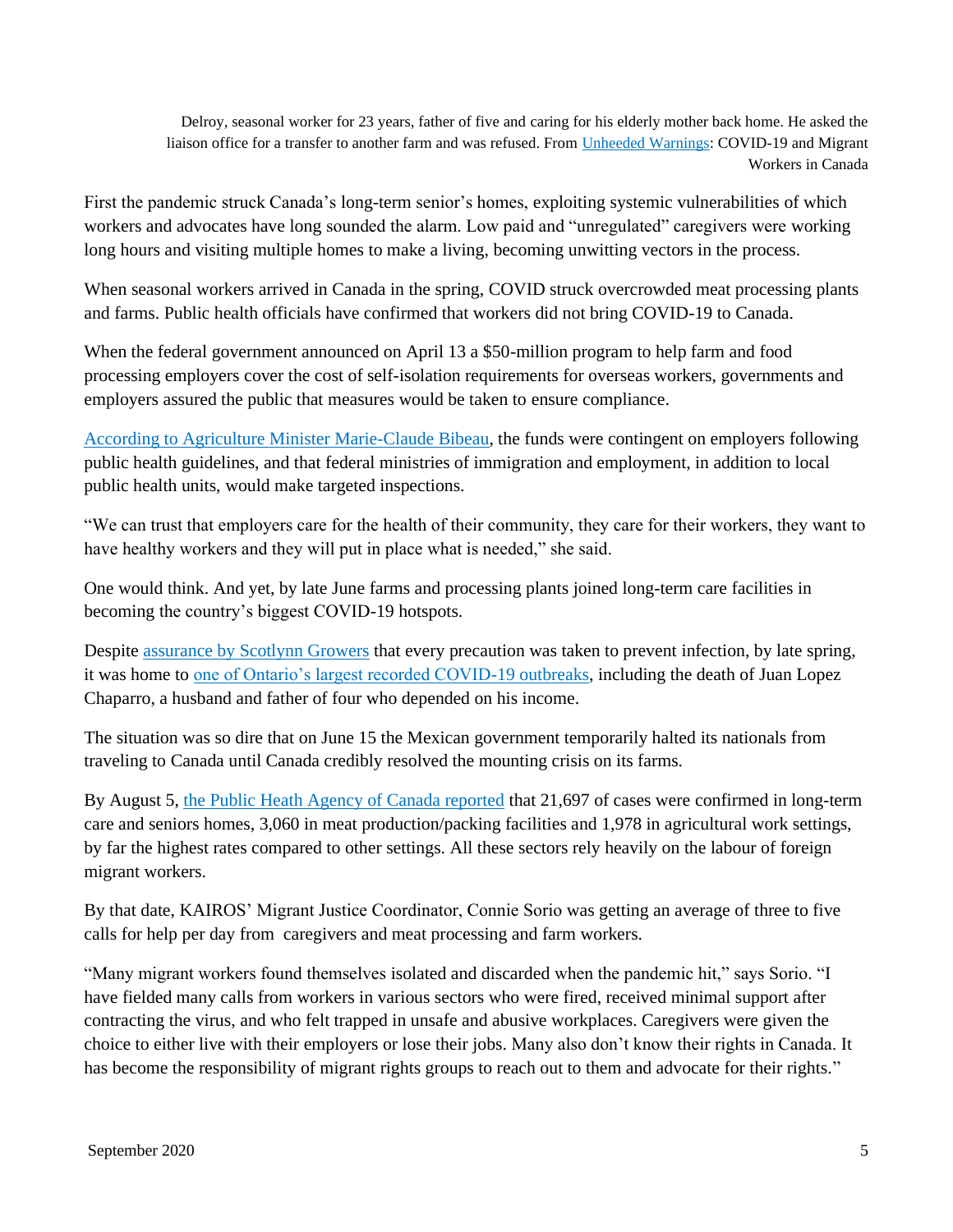Investigative reporting from the Toronto Star and Globe and Mail, and a scathing report by the Migrant Workers Alliance for Change, confirmed that many migrant farm workers were subjected to overcrowded living and working conditions, little personal protection, limited mobility, and the threat of deportation if they spoke out against their conditions.

"That no precautions were provided for migrant workers prior to travel and that governments took no measures to ensure farm workplaces were prepared for workers' arrival speaks to the appallingly low priority given to the health and safety of the workers themselves," writes The Migrant Workers Alliance for Change in their report, [Unheeded Warnings.](https://migrantworkersalliance.org/wp-content/uploads/2020/06/Unheeded-Warnings-COVID19-and-Migrant-Workers.pdf)

Indeed, [six agencies from three levels of government](https://windsorstar.com/news/local-news/federal-minister-says-housing-solution-for-farm-workers-just-weeks-away) are supposed to monitor, inspect and enforce migrant housing alone, exemplifying more a bureaucratic Gordian Knot than robust oversight.

*"My experience with my last employer in the last 10 months was horrible. I was working for 12 to 13 hours - from 7:45 am to 8pm, every day, five days a week. On Saturdays, they pay me \$100 for hours work. I was not paid overtime. When the pandemic started in March, I was not allowed to leave the house - not even to go outside in the backyard to get fresh air. My room in the basement has no windows. I had to phone the nanny in the neighbourhood to buy me some food, toiletries and other essential stuff as they did not provide me these."*

Marissa, a migrant caregiver from the Philippines.

# **Calls for Permanent Residency**



On July 31, th[e federal government](https://www.cbc.ca/news/canada/windsor/federal-government-59-million-migrant-farm-workers-covid-1.5671468)  [announced](https://www.cbc.ca/news/canada/windsor/federal-government-59-million-migrant-farm-workers-covid-1.5671468) that it would further invest \$58.6 million to protect migrant farm workers from COVID-19. The funds would cover supports to migrant workers and migrant worker support organizations, improvements to farm inspections and housing. The government did not specify a dollar amount that would directly benefit migrant workers, including wage replacement while on sick leave.

While this announcement is welcome, no amount of band aid solutions touches the gross inequities of the TFWP, which COVID-19 amplifies.

Indeed, on August 4, Employment, Workforce Development and Disability Inclusion Minister Carla Qualtrough [acknowledged:](https://windsorstar.com/news/local-news/federal-minister-says-housing-solution-for-farm-workers-just-weeks-away) "COVID definitely shone a spotlight on cracks in the system. This whole program needs an overhaul."

The Minister promised new rules for how Canada treats migrant workers before the next growing season.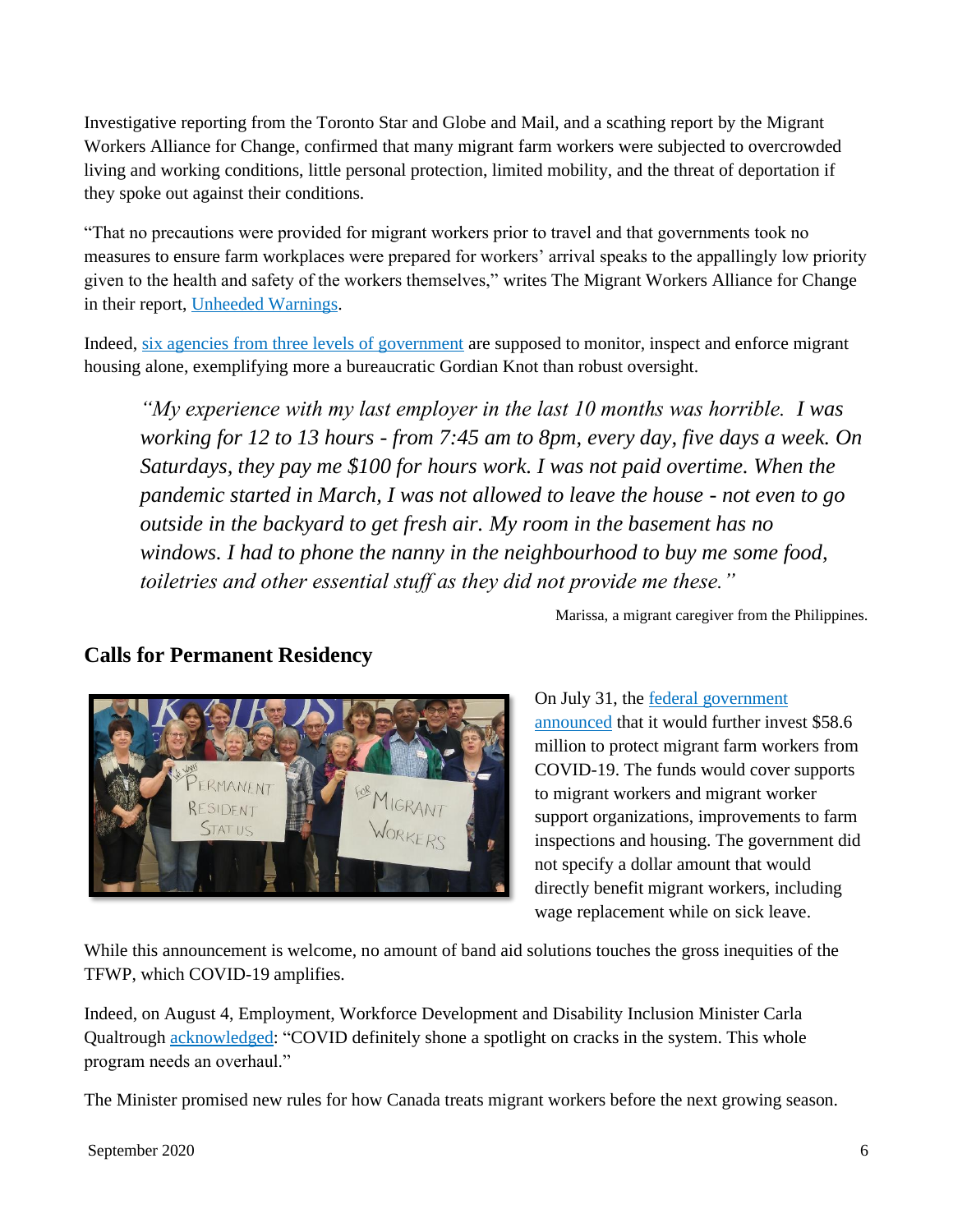Human rights organizations want these new rules to include permanent residency for all migrant workers, including those who have fallen through bureaucratic cracks. Such a move will demonstrate genuine appreciation for the services that migrant workers provide and help eliminate the systemic barriers embedded in temporary foreign worker programs.

In June, hundreds of civil society organizations, including KAIROS, signed the [Just Recovery for All](https://www.kairoscanada.org/kairos-joins-over-150-organizations-to-demand-a-just-recovery-for-people-and-the-planet) principles in response to COVID-19. In addition to the climate crisis and racial inequalities, the document recognizes the precarious nature of migrant work and calls on Canada to "rebuild a single-tier immigration system with permanent resident status for all."

That same month, the Migrant Rights Network kicked off the [Status for All and Landed Status Now](https://migrantrights.ca/statusforall/) campaign. It calls on the federal government to immediately grant permanent resident status to all undocumented persons and, in future, to all migrant workers upon arrival.

On August 14, the federal government announced that it will grant permanent residency [to some asylum](https://www.cbc.ca/news/canada/montreal/asylum-seekers-guardian-angels-covid-19-permanent-residency-1.5686176?fbclid=IwAR1ID4yjIvmzKPk-tDyw1j2cXgPMFGBCBC5KCtv52xJz2jlqYcyX6oZVEHI)  [seekers](https://www.cbc.ca/news/canada/montreal/asylum-seekers-guardian-angels-covid-19-permanent-residency-1.5686176?fbclid=IwAR1ID4yjIvmzKPk-tDyw1j2cXgPMFGBCBC5KCtv52xJz2jlqYcyX6oZVEHI) who cared for patients in hospitals and long-term care homes at the height of the pandemic. Yet it continues to keep permanent residency off the table for farm and meat processing workers and domestic caregivers.

Foreign migrant workers are vetted prior to coming to Canada. Canada could create an efficient one-step solution by granting all overseas workers permanent resident status upon arrival to Canada as part of building a fair and inclusive country.

"There are claims that migrant workers will leave these sectors once granted status," says Sorio. "Of the many caregivers I interact with, I would say that four out of five who become permanent residents and citizens continue to work as caregivers or as personal support workers."

Canada's foreign migrant workers policies are based on a long history of racism that continues to this day. These policies have forged a two-tiered system that prioritizes profit over the welfare of racialized people and are a blight on Canada. They must end. Immediately.

*"When it comes to migrant workers, this is more than a pandemic. Whether it be border controls and access to flights, the absence of translation and interpretation, or the systematic failure of government to provide even basic employment standards, these interlocking systems are creating extreme hardship and death…. The priority must be to equip migrants with the power to protect themselves permanent resident status is the only solution."* 

[Unheeded Warnings:](https://migrantworkersalliance.org/wp-content/uploads/2020/06/Unheeded-Warnings-COVID19-and-Migrant-Workers.pdf) COVID-19 and Migrant Workers in Canada